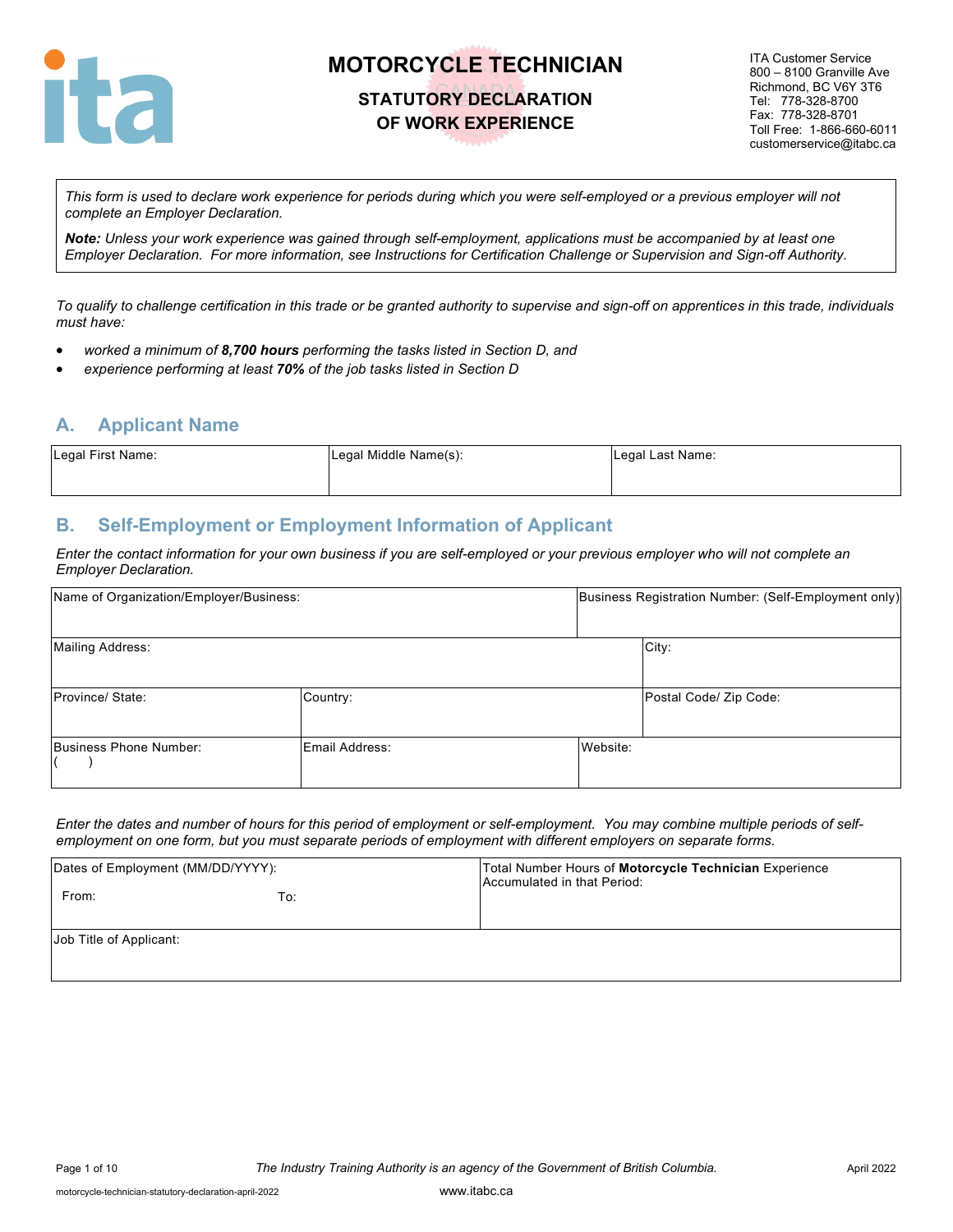

## **STATUTORY DECLARATION OF WORK EXPERIENCE**

ITA Customer Service 800 – 8100 Granville Ave Richmond, BC V6Y 3T6 Tel: 778-328-8700 Fax: 778-328-8701 Toll Free: 1-866-660-6011 customerservice@itabc.ca

#### **C. Reason for Statutory Declaration**

Indicate why a Statutory Declaration is required for this period of employment:

| $\Box$ | Applicant was self-emplo |  |
|--------|--------------------------|--|
|        |                          |  |

Applicant Moreon Employer will/can not complete Employer Declaration

Applicants **must** attempt to contact current or previous employers to request an Employer Declaration to be filled out and signed.

If you have been unable to obtain an Employer Declaration for any portion of your non-self-employed work experience, **indicate the steps you have taken to try to obtain it.** If sufficient evidence of steps taken is not provided, the application may not be approved.

#### **D. Statutory Declaration of Job Task Performance**

*By checking "Yes" or "No" in the Declaration Response column, indicate whether you have performed the job tasks listed below during the period indicated in Section B.*

| Job Tasks (114)                                                      | <b>Declaration</b><br><b>Response</b> |                   |
|----------------------------------------------------------------------|---------------------------------------|-------------------|
| PERFORMS SAFETY-RELATED FUNCTIONS<br>Maintains safe work environment | Yes:<br>No:                           | $\Box$<br>$\Box$  |
| Uses personal protective equipment (PPE) and safety equipment        | Yes:<br>No:                           | П<br>$\Box$       |
| PERFORMS ROUTINE WORK PRACTICES<br>Uses trade-related consumables    | Yes:<br>No:                           | П<br>$\mathsf{L}$ |
| Performs periodic maintenance                                        | Yes:<br>No:                           | П<br>$\Box$       |
| Performs storage procedures                                          | Yes:<br>No:                           | $\Box$<br>П       |
| Prepares new motorcycles                                             | Yes:<br>No:                           | П<br>П            |
| Conducts safety inspection                                           | Yes:<br>No:                           | П<br>$\mathbf{r}$ |

*Enter the applicant name (repeat on every page of this form)*

| Legal First Name: | Legal Middle Name(s): | Legal Last Name: |
|-------------------|-----------------------|------------------|
|                   |                       |                  |

Page 2 of 10 **The Industry Training Authority is an agency of the Government of British Columbia.** April 2022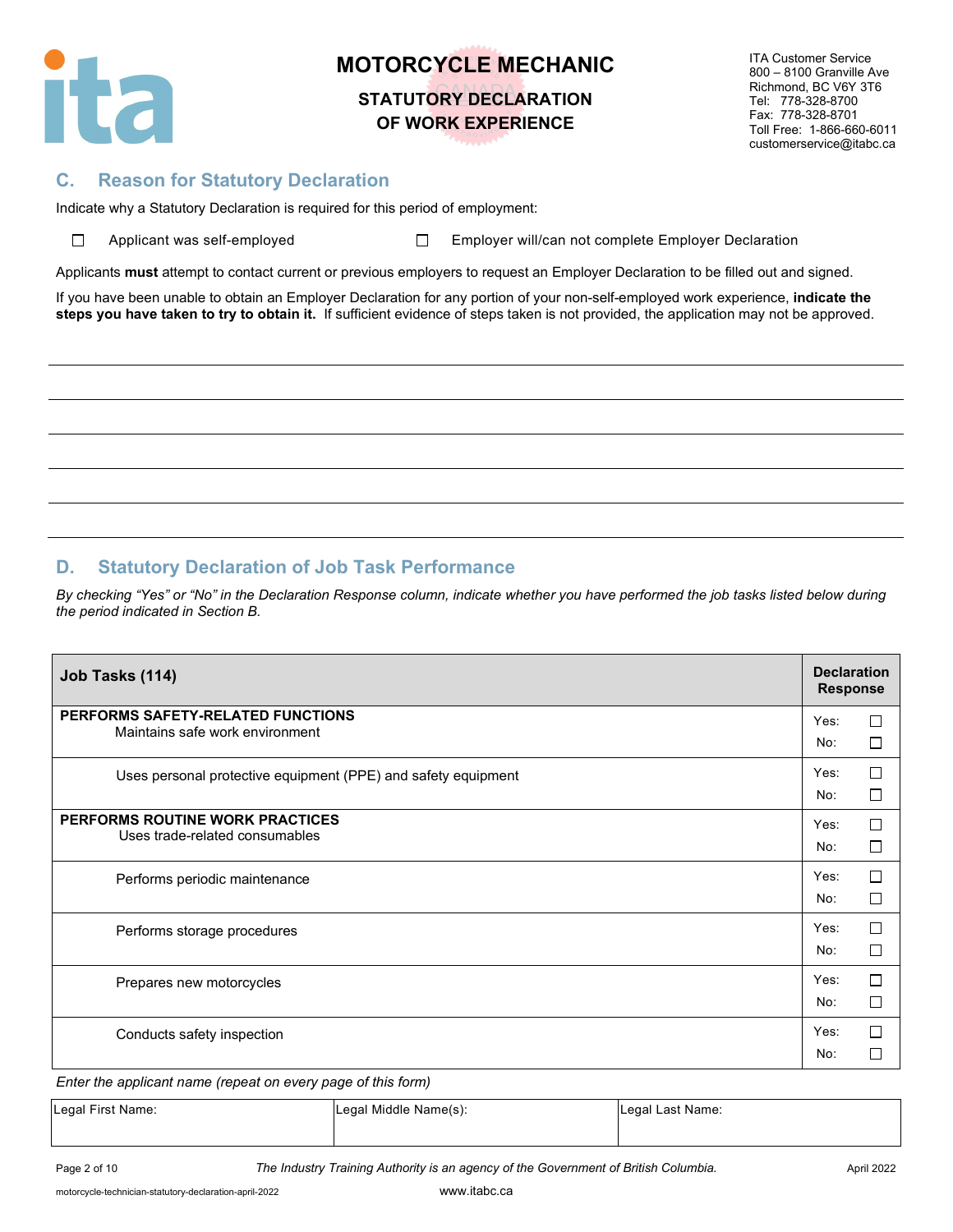

## **STATUTORY DECLARATION OF WORK EXPERIENCE**

ITA Customer Service 800 – 8100 Granville Ave Richmond, BC V6Y 3T6 Tel: 778-328-8700 Fax: 778-328-8701 Toll Free: 1-866-660-6011 customerservice@itabc.ca

| Job Tasks (114)                                                                 | <b>Declaration</b><br><b>Response</b> |                  |
|---------------------------------------------------------------------------------|---------------------------------------|------------------|
| Verifies repairs                                                                | Yes:<br>No:                           | $\Box$<br>$\Box$ |
| USES TOOLS, EQUIPMENT, AND DOCUMENTATION<br>Uses diagnostic tools and equipment | Yes:<br>No:                           | $\Box$<br>$\Box$ |
| Uses precision measuring instruments                                            | Yes:<br>No:                           | $\Box$<br>$\Box$ |
| Uses hand tools                                                                 | Yes:<br>No:                           | $\Box$<br>$\Box$ |
| Uses heating/cutting tools and equipment                                        | Yes:<br>No:                           | □<br>$\Box$      |
| Uses pneumatic and electric power tools and equipment                           | Yes:<br>No:                           | $\Box$<br>$\Box$ |
| Uses shop equipment                                                             | Yes:<br>No:                           | $\Box$<br>$\Box$ |
| Uses documentation                                                              | Yes:<br>No:                           | $\Box$<br>$\Box$ |
| USES COMMUNICATION AND MENTORING TECHNIQUES<br>Uses communication techniques    | Yes:<br>No:                           | $\Box$<br>$\Box$ |
| Uses mentoring techniques                                                       | Yes:<br>No:                           | $\Box$<br>$\Box$ |
| <b>DIAGNOSES CHASSIS AND COMPONENTS</b><br>Diagnoses frame                      | Yes:<br>No:                           | ⊔<br>$\Box$      |
| Diagnoses steering head                                                         | Yes:<br>No:                           | □<br>$\Box$      |
| Diagnoses steering systems for three-wheel motorcycles                          | Yes:<br>No:                           | $\Box$<br>□      |
| Diagnoses handle bars, foot rests and controls                                  | Yes:<br>No:                           | $\Box$<br>$\Box$ |
| Diagnoses chassis ancillary and accessory components                            | Yes:<br>No:                           | $\Box$<br>$\Box$ |
| <b>SERVICES CHASSIS AND COMPONENTS</b><br>Services frame                        | Yes:<br>No:                           | $\Box$<br>$\Box$ |
| Enter the applicant name (repeat on every page of this form)                    |                                       |                  |

| Legal First Name: | Legal Middle Name(s): | Legal Last Name: |
|-------------------|-----------------------|------------------|
|                   |                       |                  |

Page 3 of 10 **The Industry Training Authority is an agency of the Government of British Columbia.** April 2022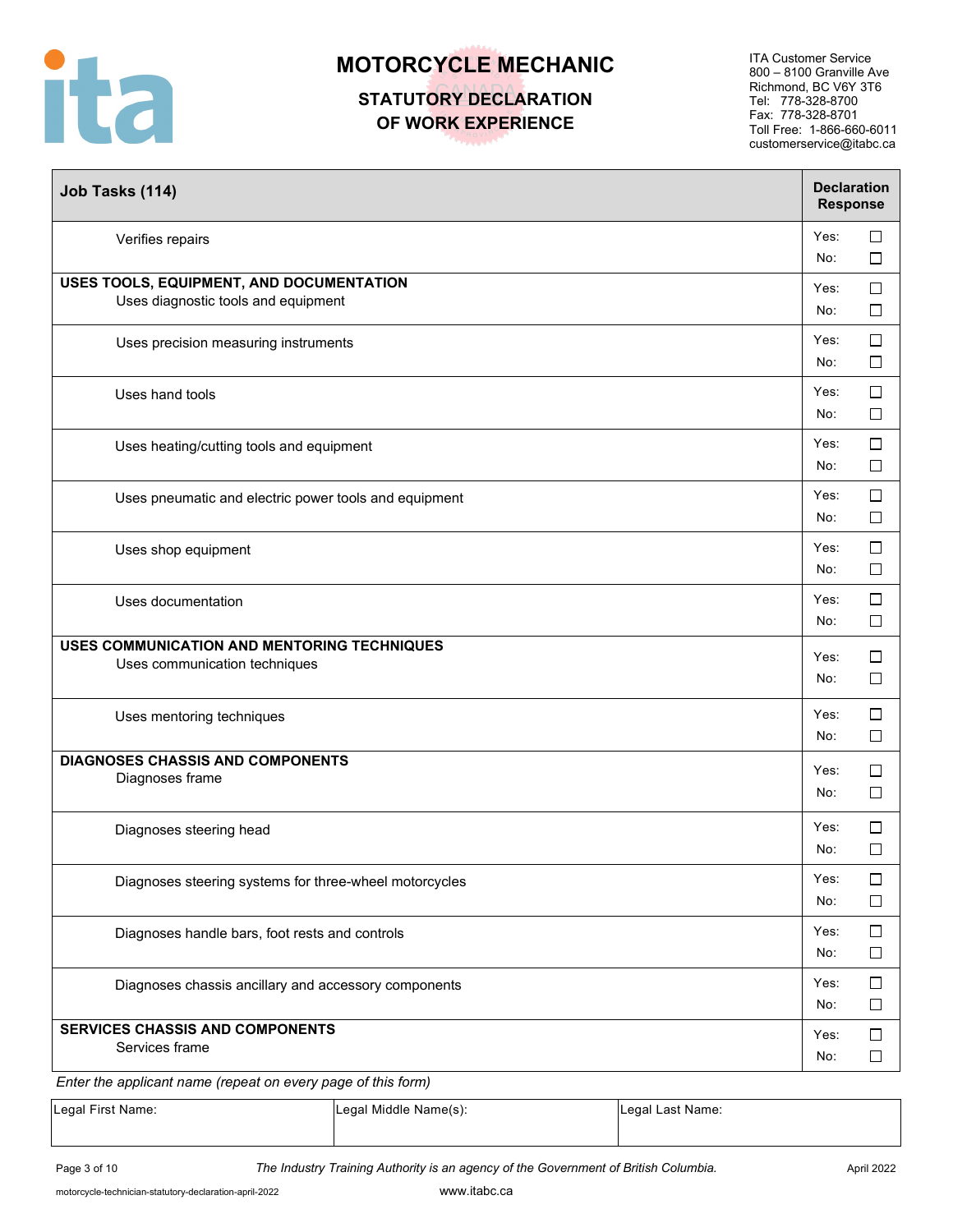

### **STATUTORY DECLARATION OF WORK EXPERIENCE**

ITA Customer Service 800 – 8100 Granville Ave Richmond, BC V6Y 3T6 Tel: 778-328-8700 Fax: 778-328-8701 Toll Free: 1-866-660-6011 customerservice@itabc.ca

| Job Tasks (114)                                                              | <b>Declaration</b><br><b>Response</b> |                  |
|------------------------------------------------------------------------------|---------------------------------------|------------------|
| Services steering head                                                       | Yes:<br>No:                           | $\Box$<br>$\Box$ |
| Services steering systems for three-wheel motorcycles                        | Yes:<br>No:                           | $\Box$<br>$\Box$ |
| Services handle bars, foot rests and controls                                | Yes:<br>No:                           | □<br>$\Box$      |
| Services chassis ancillary and accessory components                          | Yes:<br>No:                           | $\Box$<br>$\Box$ |
| <b>DIAGNOSES SUSPENSION SYSTEMS</b><br>Diagnoses front suspension components | Yes:<br>No:                           | $\Box$<br>$\Box$ |
| Diagnoses front suspension components for three-wheel motorcycles            | Yes:<br>No:                           | □<br>$\Box$      |
| Diagnoses rear suspension components                                         | Yes:<br>No:                           | □<br>□           |
| Diagnoses swing arm                                                          | Yes:<br>No:                           | $\Box$<br>□      |
| <b>SERVICES SUSPENSION SYSTEMS</b><br>Services front suspension components   | Yes:<br>No:                           | $\Box$<br>□      |
| Services front suspension components for three-wheel motorcycles             | Yes:<br>No:                           | $\Box$<br>$\Box$ |
| Services rear suspension components                                          | Yes:<br>No:                           | $\Box$<br>□      |
| Services swing arm                                                           | Yes:<br>No:                           | □<br>□           |
| <b>DIAGNOSES WHEELS AND TIRES</b><br>Diagnoses tires                         | Yes:<br>No:                           | $\Box$<br>□      |
| Diagnoses spoked wheels                                                      | Yes:<br>No:                           | $\Box$<br>$\Box$ |
| Diagnoses one-piece wheels                                                   | Yes:<br>No:                           | □<br>$\Box$      |
| Diagnoses multi-piece wheels                                                 | Yes:<br>No:                           | $\Box$<br>$\Box$ |
| Enter the applicant name (repeat on every page of this form)                 |                                       |                  |

| Legal First Name: | Legal Middle Name(s): | Legal Last Name: |
|-------------------|-----------------------|------------------|
|                   |                       |                  |

Page 4 of 10 **The Industry Training Authority is an agency of the Government of British Columbia.** April 2022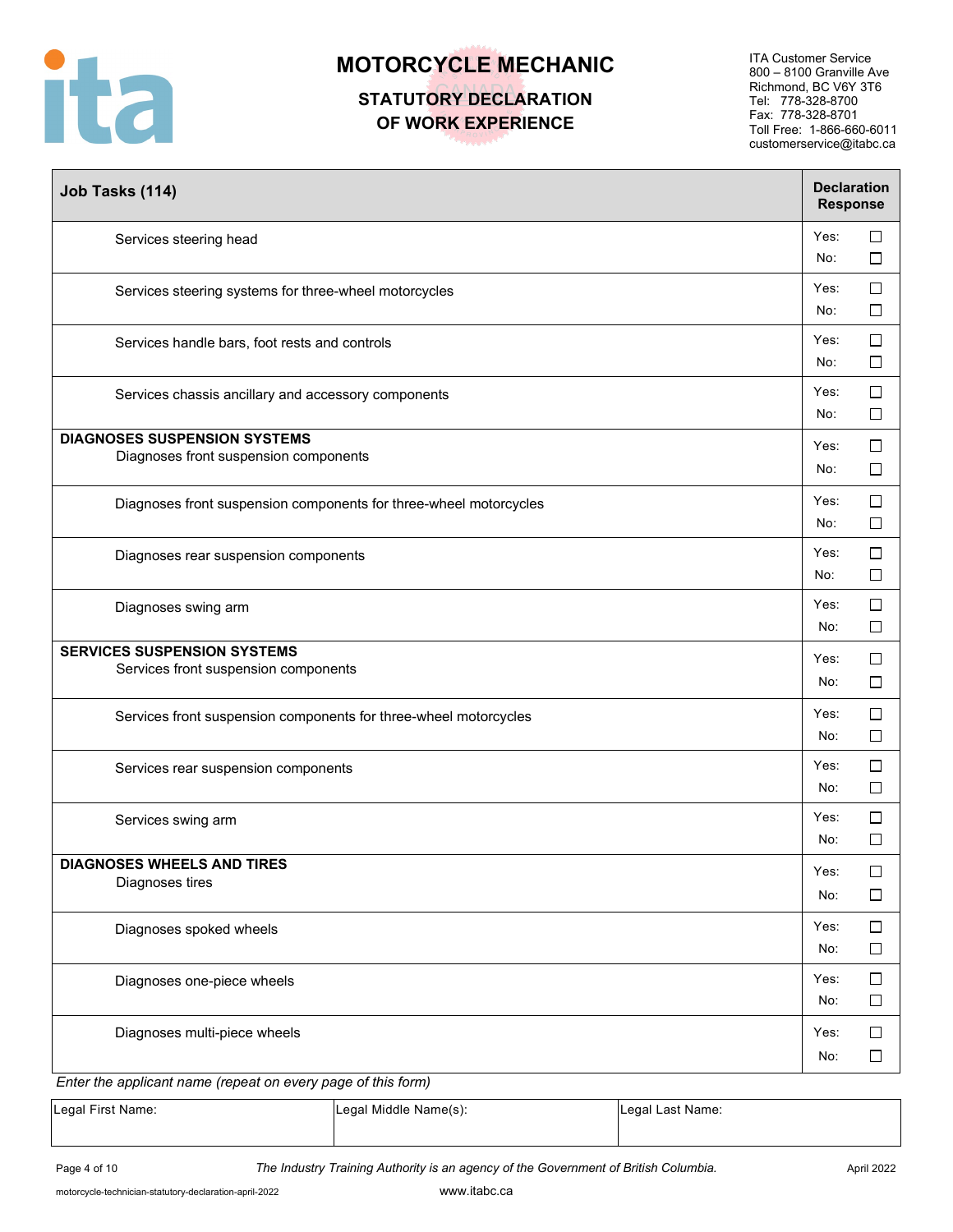

### **STATUTORY DECLARATION OF WORK EXPERIENCE**

ITA Customer Service 800 – 8100 Granville Ave Richmond, BC V6Y 3T6 Tel: 778-328-8700 Fax: 778-328-8701 Toll Free: 1-866-660-6011 customerservice@itabc.ca

| Job Tasks (114)                                                          |             | <b>Declaration</b><br><b>Response</b> |  |
|--------------------------------------------------------------------------|-------------|---------------------------------------|--|
| <b>SERVICES WHEELS AND TIRES</b><br>Services tires                       | Yes:<br>No: | $\Box$<br>$\Box$                      |  |
| Services spoked wheels                                                   | Yes:<br>No: | $\Box$<br>$\Box$                      |  |
| Services one-piece wheels                                                | Yes:<br>No: | $\Box$<br>$\Box$                      |  |
| Services multi-piece wheels                                              | Yes:<br>No: | $\Box$<br>$\Box$                      |  |
| <b>DIAGNOSES BRAKING SYSTEMS</b><br>Diagnoses hydraulic braking systems  | Yes:<br>No: | $\Box$<br>$\Box$                      |  |
| Diagnoses mechanical braking systems                                     | Yes:<br>No: | $\Box$<br>□                           |  |
| Diagnoses braking control systems                                        | Yes:<br>No: | $\Box$<br>$\Box$                      |  |
| <b>SERVICES BRAKING SYSTEMS</b><br>Services hydraulic braking systems    | Yes:<br>No: | $\Box$<br>$\Box$                      |  |
| Services mechanical braking systems                                      | Yes:<br>No: | $\Box$<br>$\Box$                      |  |
| Services braking control systems                                         | Yes:<br>No: | $\Box$<br>$\Box$                      |  |
| DIAGNOSES TWO-STROKE AND FOUR-STROKE ENGINES<br>Diagnoses cylinder heads | Yes:<br>No: | $\Box$<br>$\Box$                      |  |
| Diagnoses valve systems on two-stroke engine                             | Yes:<br>No: | $\Box$<br>$\Box$                      |  |
| Diagnoses valve train on four-stroke engine                              | Yes:<br>No: | $\Box$<br>$\Box$                      |  |
| Diagnoses cylinders and pistons                                          | Yes:<br>No: | $\Box$<br>$\Box$                      |  |
| Diagnoses crankshaft assembly                                            | Yes:<br>No: | $\Box$<br>$\Box$                      |  |

#### *Enter the applicant name (repeat on every page of this form)*

| Legal First Name: | Legal Middle Name(s): | Legal Last Name: |
|-------------------|-----------------------|------------------|
|                   |                       |                  |

Page 5 of 10 **The Industry Training Authority is an agency of the Government of British Columbia.** April 2022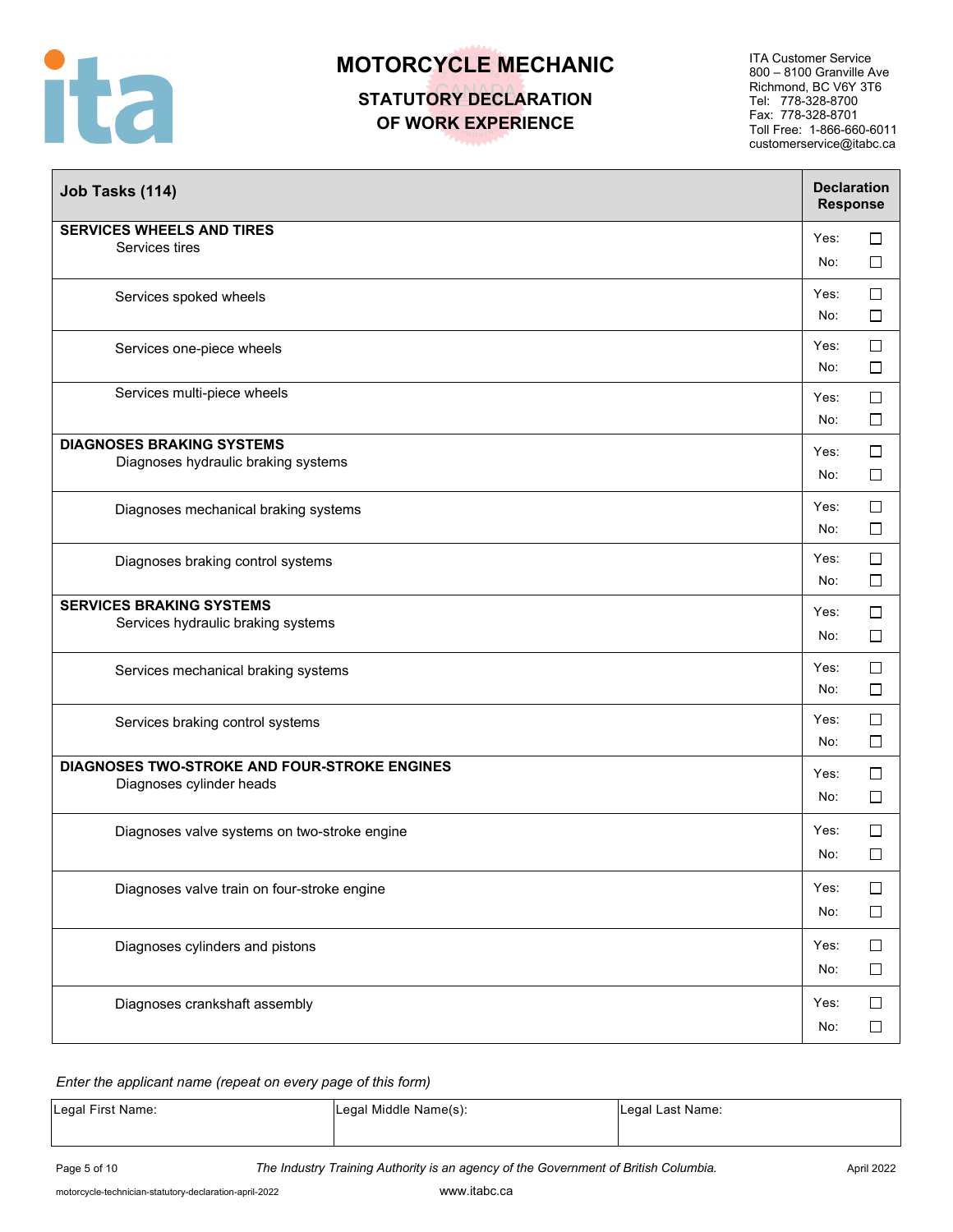

## **STATUTORY DECLARATION OF WORK EXPERIENCE**

ITA Customer Service 800 – 8100 Granville Ave Richmond, BC V6Y 3T6 Tel: 778-328-8700 Fax: 778-328-8701 Toll Free: 1-866-660-6011 customerservice@itabc.ca

| Yes:<br>Diagnoses counterbalance assemblies<br>□<br>No:<br>$\Box$<br>Yes:<br>$\Box$<br>Diagnoses engine cases<br>$\Box$<br>No:<br>Yes:<br>□<br>Diagnoses lubrication system<br>$\Box$<br>No:<br>Yes:<br>$\Box$<br>Diagnoses cooling system<br>$\Box$<br>No:<br>SERVICES TWO-STROKE AND FOUR-STROKE ENGINES<br>$\Box$<br>Yes:<br>Services cylinder heads on four-stroke engine<br>$\Box$<br>No:<br>$\Box$<br>Yes:<br>Services valve systems on two-stroke engine<br>$\Box$<br>No:<br>$\Box$<br>Yes:<br>Services valve train on four-stroke engine<br>$\Box$<br>No:<br>$\Box$<br>Yes:<br>Services cylinders and pistons<br>$\Box$<br>No:<br>$\Box$<br>Yes:<br>Services crankshaft assembly<br>$\Box$<br>No:<br>Yes:<br>□<br>Services counterbalance assemblies<br>$\Box$<br>No:<br>Services engine cases<br>Yes:<br>□<br>No:<br>$\Box$<br>Yes:<br>□<br>Services lubrication system<br>No:<br>$\Box$<br>Yes:<br>$\Box$<br>Services cooling system<br>No:<br>□<br>DIAGNOSES CLUTCHES AND PRIMARY DRIVE<br>$\Box$<br>Yes:<br>Diagnoses primary drive and driven gears<br>No:<br>$\Box$<br>$\Box$<br>Yes:<br>Diagnoses primary drive chain and sprockets<br>$\Box$<br>No:<br>$\Box$<br>Yes:<br>Diagnoses primary drive belt and pulleys<br>$\Box$<br>No: | Job Tasks (114) |  |  |  |  |  |  |  |  |  |  |
|----------------------------------------------------------------------------------------------------------------------------------------------------------------------------------------------------------------------------------------------------------------------------------------------------------------------------------------------------------------------------------------------------------------------------------------------------------------------------------------------------------------------------------------------------------------------------------------------------------------------------------------------------------------------------------------------------------------------------------------------------------------------------------------------------------------------------------------------------------------------------------------------------------------------------------------------------------------------------------------------------------------------------------------------------------------------------------------------------------------------------------------------------------------------------------------------------------------------------------------------------|-----------------|--|--|--|--|--|--|--|--|--|--|
|                                                                                                                                                                                                                                                                                                                                                                                                                                                                                                                                                                                                                                                                                                                                                                                                                                                                                                                                                                                                                                                                                                                                                                                                                                                    |                 |  |  |  |  |  |  |  |  |  |  |
|                                                                                                                                                                                                                                                                                                                                                                                                                                                                                                                                                                                                                                                                                                                                                                                                                                                                                                                                                                                                                                                                                                                                                                                                                                                    |                 |  |  |  |  |  |  |  |  |  |  |
|                                                                                                                                                                                                                                                                                                                                                                                                                                                                                                                                                                                                                                                                                                                                                                                                                                                                                                                                                                                                                                                                                                                                                                                                                                                    |                 |  |  |  |  |  |  |  |  |  |  |
|                                                                                                                                                                                                                                                                                                                                                                                                                                                                                                                                                                                                                                                                                                                                                                                                                                                                                                                                                                                                                                                                                                                                                                                                                                                    |                 |  |  |  |  |  |  |  |  |  |  |
|                                                                                                                                                                                                                                                                                                                                                                                                                                                                                                                                                                                                                                                                                                                                                                                                                                                                                                                                                                                                                                                                                                                                                                                                                                                    |                 |  |  |  |  |  |  |  |  |  |  |
|                                                                                                                                                                                                                                                                                                                                                                                                                                                                                                                                                                                                                                                                                                                                                                                                                                                                                                                                                                                                                                                                                                                                                                                                                                                    |                 |  |  |  |  |  |  |  |  |  |  |
|                                                                                                                                                                                                                                                                                                                                                                                                                                                                                                                                                                                                                                                                                                                                                                                                                                                                                                                                                                                                                                                                                                                                                                                                                                                    |                 |  |  |  |  |  |  |  |  |  |  |
|                                                                                                                                                                                                                                                                                                                                                                                                                                                                                                                                                                                                                                                                                                                                                                                                                                                                                                                                                                                                                                                                                                                                                                                                                                                    |                 |  |  |  |  |  |  |  |  |  |  |
|                                                                                                                                                                                                                                                                                                                                                                                                                                                                                                                                                                                                                                                                                                                                                                                                                                                                                                                                                                                                                                                                                                                                                                                                                                                    |                 |  |  |  |  |  |  |  |  |  |  |
|                                                                                                                                                                                                                                                                                                                                                                                                                                                                                                                                                                                                                                                                                                                                                                                                                                                                                                                                                                                                                                                                                                                                                                                                                                                    |                 |  |  |  |  |  |  |  |  |  |  |
|                                                                                                                                                                                                                                                                                                                                                                                                                                                                                                                                                                                                                                                                                                                                                                                                                                                                                                                                                                                                                                                                                                                                                                                                                                                    |                 |  |  |  |  |  |  |  |  |  |  |
|                                                                                                                                                                                                                                                                                                                                                                                                                                                                                                                                                                                                                                                                                                                                                                                                                                                                                                                                                                                                                                                                                                                                                                                                                                                    |                 |  |  |  |  |  |  |  |  |  |  |
|                                                                                                                                                                                                                                                                                                                                                                                                                                                                                                                                                                                                                                                                                                                                                                                                                                                                                                                                                                                                                                                                                                                                                                                                                                                    |                 |  |  |  |  |  |  |  |  |  |  |
|                                                                                                                                                                                                                                                                                                                                                                                                                                                                                                                                                                                                                                                                                                                                                                                                                                                                                                                                                                                                                                                                                                                                                                                                                                                    |                 |  |  |  |  |  |  |  |  |  |  |
|                                                                                                                                                                                                                                                                                                                                                                                                                                                                                                                                                                                                                                                                                                                                                                                                                                                                                                                                                                                                                                                                                                                                                                                                                                                    |                 |  |  |  |  |  |  |  |  |  |  |
| Enter the applicant name (repeat on every page of this form)                                                                                                                                                                                                                                                                                                                                                                                                                                                                                                                                                                                                                                                                                                                                                                                                                                                                                                                                                                                                                                                                                                                                                                                       |                 |  |  |  |  |  |  |  |  |  |  |

| Legal First Name: | Legal Middle Name(s): | Legal Last Name: |
|-------------------|-----------------------|------------------|
|                   |                       |                  |

Page 6 of 10 **The Industry Training Authority is an agency of the Government of British Columbia.** April 2022 April 2022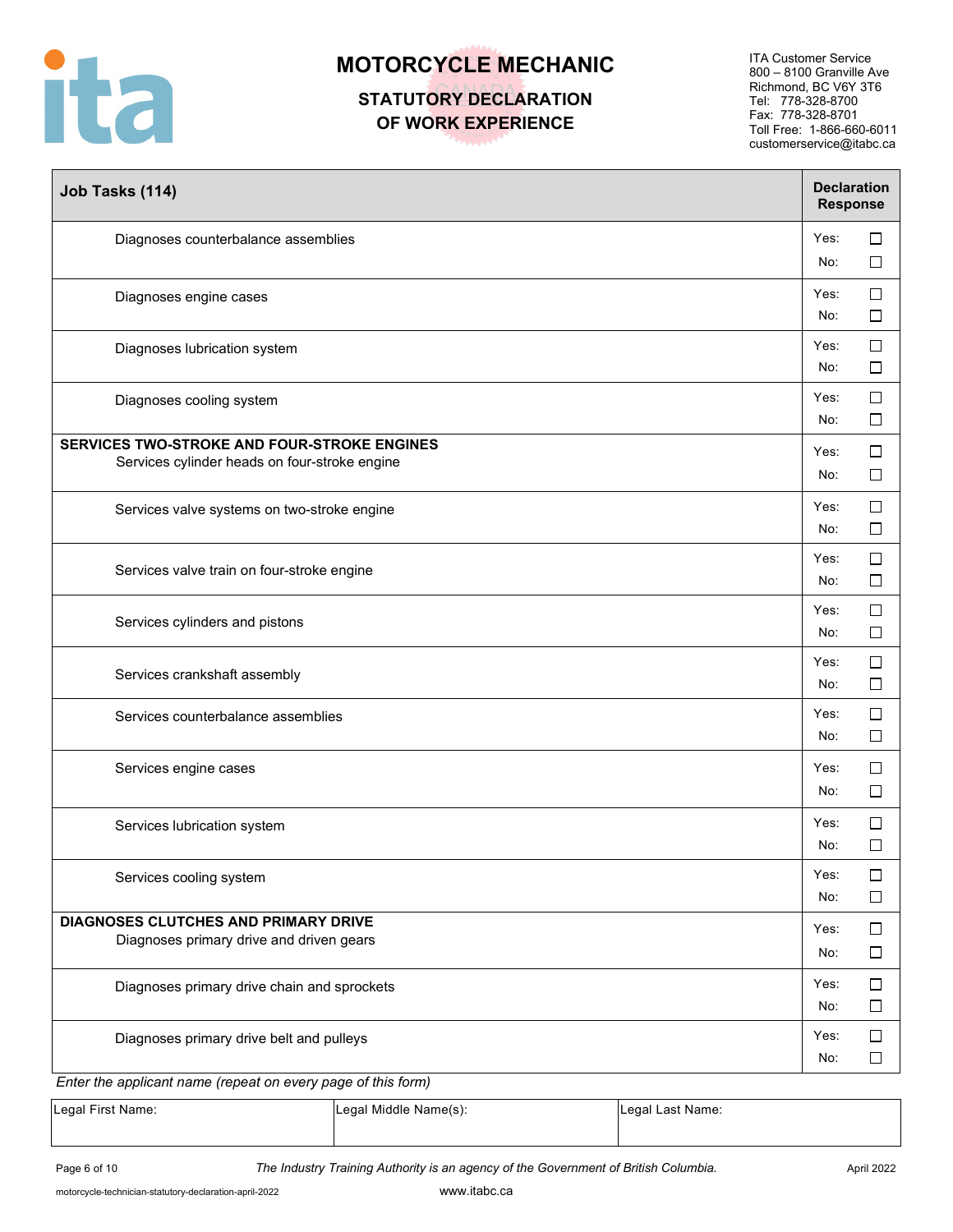

### **STATUTORY DECLARATION OF WORK EXPERIENCE**

ITA Customer Service 800 – 8100 Granville Ave Richmond, BC V6Y 3T6 Tel: 778-328-8700 Fax: 778-328-8701 Toll Free: 1-866-660-6011 customerservice@itabc.ca

| Job Tasks (114)                                                                | <b>Declaration</b><br><b>Response</b> |                  |  |  |  |  |  |  |  |  |
|--------------------------------------------------------------------------------|---------------------------------------|------------------|--|--|--|--|--|--|--|--|
| Diagnoses manual clutches                                                      | Yes:<br>No:                           | $\Box$<br>$\Box$ |  |  |  |  |  |  |  |  |
| Diagnoses automatic clutches                                                   |                                       |                  |  |  |  |  |  |  |  |  |
| Diagnoses kick start                                                           |                                       |                  |  |  |  |  |  |  |  |  |
| SERVICES CLUTCHES AND PRIMARY DRIVE<br>Services primary drive and driven gears | Yes:<br>No:                           | $\Box$<br>□      |  |  |  |  |  |  |  |  |
| Services primary drive chain and sprockets                                     | Yes:<br>No:                           | $\Box$<br>$\Box$ |  |  |  |  |  |  |  |  |
| Services primary drive belt and pulleys                                        |                                       |                  |  |  |  |  |  |  |  |  |
| Services manual clutches                                                       |                                       |                  |  |  |  |  |  |  |  |  |
| Services automatic clutches                                                    |                                       |                  |  |  |  |  |  |  |  |  |
| Services kick start                                                            |                                       |                  |  |  |  |  |  |  |  |  |
| <b>DIAGNOSES TRANSMISSIONS</b><br>Diagnoses constant mesh transmissions        |                                       |                  |  |  |  |  |  |  |  |  |
| Diagnoses continuously variable transmission (CVT)                             | Yes:<br>No:                           | $\Box$<br>$\Box$ |  |  |  |  |  |  |  |  |
| <b>SERVICES TRANSMISSIONS</b><br>Services constant mesh transmissions          | Yes:<br>No:                           | $\Box$<br>□      |  |  |  |  |  |  |  |  |
| Services continuously variable transmission                                    |                                       |                  |  |  |  |  |  |  |  |  |
| <b>DIAGNOSES FINAL DRIVE</b><br>Diagnoses final drive chain and sprockets      |                                       |                  |  |  |  |  |  |  |  |  |
| Diagnoses final drive shaft and gears                                          | Yes:<br>No:                           | $\Box$<br>$\Box$ |  |  |  |  |  |  |  |  |

#### *Enter the applicant name (repeat on every page of this form)*

| Legal First Name: | Legal Middle Name(s): | Legal Last Name: |
|-------------------|-----------------------|------------------|
|-------------------|-----------------------|------------------|

Page 7 of 10 **The Industry Training Authority is an agency of the Government of British Columbia.** April 2022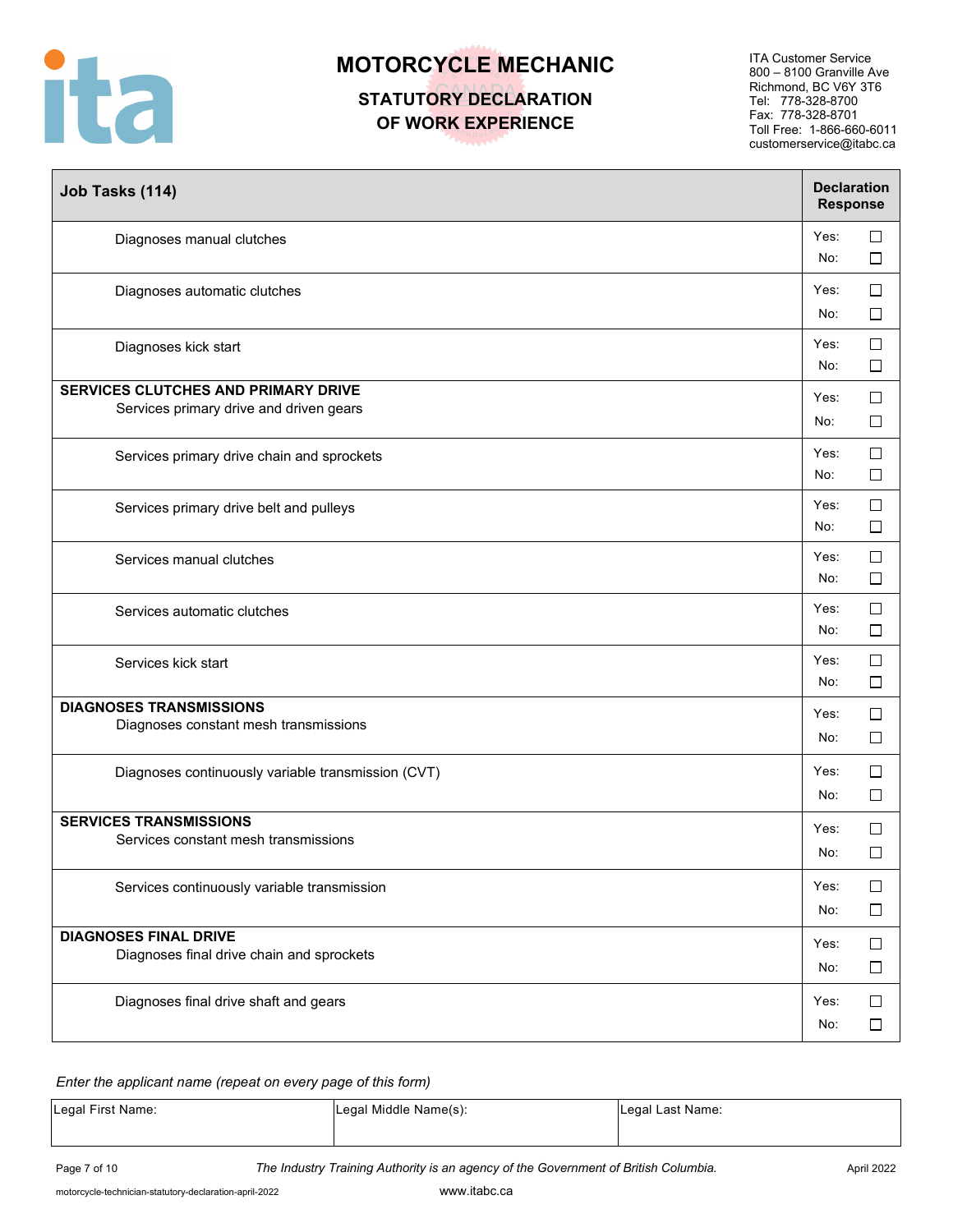

## **STATUTORY DECLARATION OF WORK EXPERIENCE**

ITA Customer Service 800 – 8100 Granville Ave Richmond, BC V6Y 3T6 Tel: 778-328-8700 Fax: 778-328-8701 Toll Free: 1-866-660-6011 customerservice@itabc.ca

| Job Tasks (114)                                                              | <b>Declaration</b><br><b>Response</b> |                  |  |  |  |  |  |  |  |  |
|------------------------------------------------------------------------------|---------------------------------------|------------------|--|--|--|--|--|--|--|--|
| Diagnoses final drive belt and pulleys                                       | Yes:<br>No:                           | $\Box$<br>$\Box$ |  |  |  |  |  |  |  |  |
| <b>SERVICES FINAL DRIVE</b><br>Diagnoses final drive chain and sprockets     | Yes:<br>No:                           | $\Box$<br>$\Box$ |  |  |  |  |  |  |  |  |
| Services final drive shaft and gears                                         |                                       |                  |  |  |  |  |  |  |  |  |
| Services final drive belt and pulleys                                        | Yes:<br>No:                           | $\Box$<br>$\Box$ |  |  |  |  |  |  |  |  |
| <b>DIAGNOSES ELECTRICAL SYSTEMS</b><br>Diagnoses battery and charging system | Yes:<br>No:                           | $\Box$<br>$\Box$ |  |  |  |  |  |  |  |  |
| Diagnoses electrical ancillary and accessory components                      | Yes:<br>No:                           | $\Box$<br>$\Box$ |  |  |  |  |  |  |  |  |
| Diagnoses wiring harness systems                                             |                                       |                  |  |  |  |  |  |  |  |  |
| Diagnoses ignition system                                                    | Yes:<br>No:                           | $\Box$<br>$\Box$ |  |  |  |  |  |  |  |  |
| Diagnoses electric starting system                                           | Yes:<br>No:                           | $\Box$<br>$\Box$ |  |  |  |  |  |  |  |  |
| <b>SERVICES ELECTRICAL SYSTEMS</b><br>Services battery and charging system   | Yes:<br>No:                           | $\Box$<br>$\Box$ |  |  |  |  |  |  |  |  |
| Services electrical ancillary and accessory components                       | Yes:<br>No:                           | $\Box$<br>$\Box$ |  |  |  |  |  |  |  |  |
| Services wiring harness systems                                              | Yes:<br>No:                           | $\Box$<br>$\Box$ |  |  |  |  |  |  |  |  |
| Services ignition system                                                     |                                       |                  |  |  |  |  |  |  |  |  |
| Services electric starting system                                            |                                       |                  |  |  |  |  |  |  |  |  |
| <b>DIAGNOSES VEHICLE MANAGEMENT SYSTEMS</b><br>Reads fault codes             | Yes:<br>No:                           | $\Box$<br>$\Box$ |  |  |  |  |  |  |  |  |
| Interprets fault code                                                        | Yes:<br>No:                           | $\Box$<br>$\Box$ |  |  |  |  |  |  |  |  |

*Enter the applicant name (repeat on every page of this form)*

| Legal First Name: | Legal Middle Name(s): | Legal Last Name: |
|-------------------|-----------------------|------------------|
|                   |                       |                  |

Page 8 of 10 **The Industry Training Authority is an agency of the Government of British Columbia.** April 2022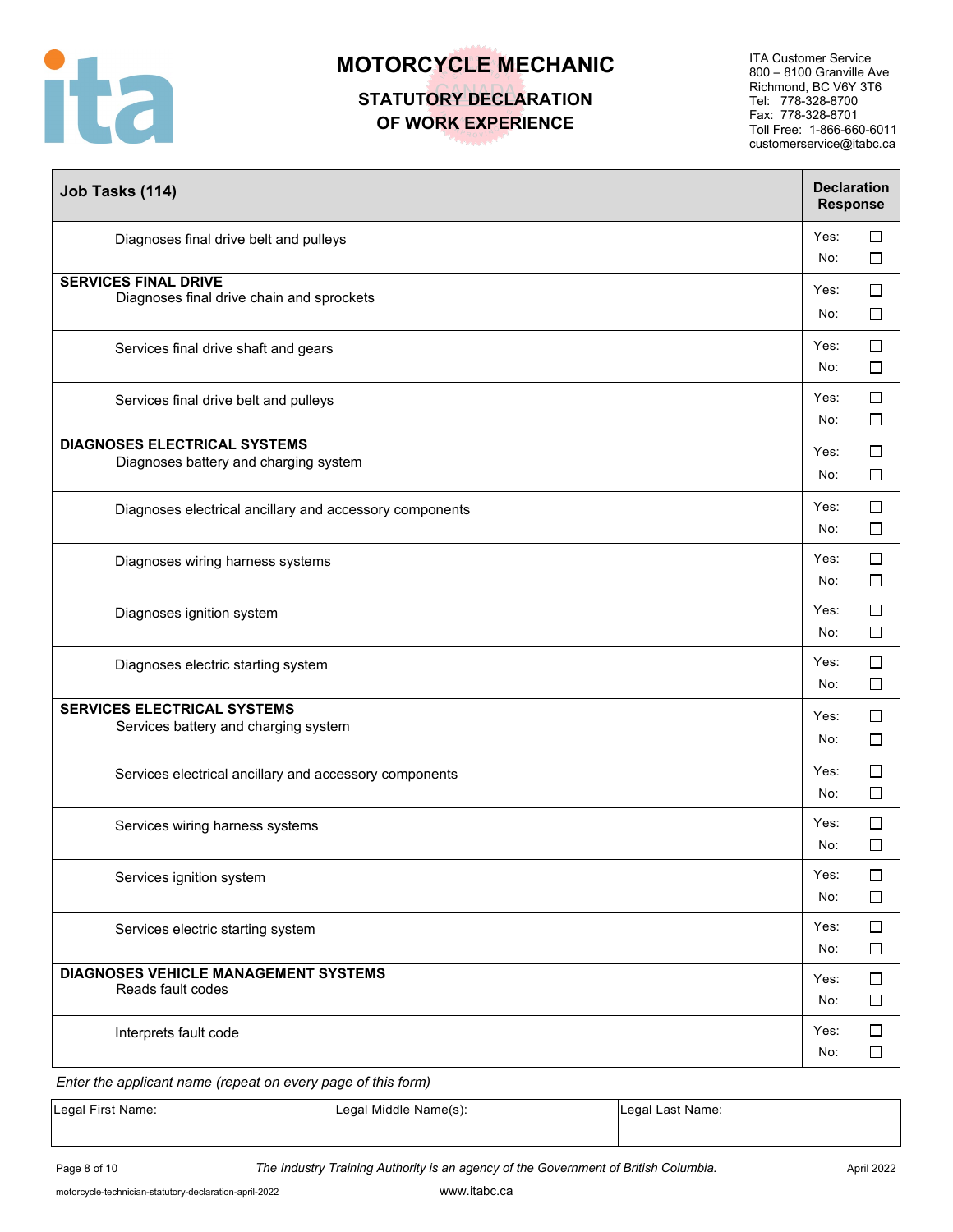

## **STATUTORY DECLARATION OF WORK EXPERIENCE**

ITA Customer Service 800 – 8100 Granville Ave Richmond, BC V6Y 3T6 Tel: 778-328-8700 Fax: 778-328-8701 Toll Free: 1-866-660-6011 customerservice@itabc.ca

| Job Tasks (114)                                                                  | <b>Declaration</b><br><b>Response</b> |                  |  |  |  |  |  |  |  |
|----------------------------------------------------------------------------------|---------------------------------------|------------------|--|--|--|--|--|--|--|
| Tests system circuitry and components                                            | Yes:<br>No:                           | □<br>□           |  |  |  |  |  |  |  |
| <b>SERVICES VEHICLE MANAGEMENT SYSTEMS</b><br>Updates software                   |                                       |                  |  |  |  |  |  |  |  |
| Services system circuitry and components                                         | Yes:<br>No:                           | □<br>$\Box$      |  |  |  |  |  |  |  |
| <b>DIAGNOSES FUEL AND EXHAUST SYSTEMS</b><br>Diagnoses fuel tanks and components | Yes:<br>No:                           | $\Box$<br>$\Box$ |  |  |  |  |  |  |  |
| Diagnoses air delivery system                                                    |                                       |                  |  |  |  |  |  |  |  |
| Diagnoses carburetor system                                                      |                                       |                  |  |  |  |  |  |  |  |
| Diagnoses fuel injection system                                                  |                                       |                  |  |  |  |  |  |  |  |
| Diagnoses exhaust system                                                         | Yes:<br>No:                           | $\Box$<br>$\Box$ |  |  |  |  |  |  |  |
| SERVICES FUEL AND EXHAUST SYSTEMS<br>Services fuel tanks and components          |                                       |                  |  |  |  |  |  |  |  |
| Services air delivery system                                                     |                                       |                  |  |  |  |  |  |  |  |
| Services carburetor system                                                       |                                       |                  |  |  |  |  |  |  |  |
| Services fuel injection system                                                   | Yes:<br>No:                           | □<br>□           |  |  |  |  |  |  |  |
| Services exhaust system                                                          | Yes:<br>No:                           | □<br>П           |  |  |  |  |  |  |  |

## **E. Applicant Signature**

I certify that the information I have provided is accurate. (Note: Collection and protection of personal information on this form is in accordance with the provisions of the Freedom of Information and Protection of Privacy Act.)

| Applicant Name (please print): | Applicant Signature: | Date: (MM/DD/YYYY) |
|--------------------------------|----------------------|--------------------|
|                                |                      |                    |

*Enter the applicant name (repeat on every page of this form)*

| Legal First Name: | Legal Middle Name(s): | Legal Last Name: |
|-------------------|-----------------------|------------------|
|                   |                       |                  |

Page 9 of 10 **The Industry Training Authority is an agency of the Government of British Columbia.** April 2022